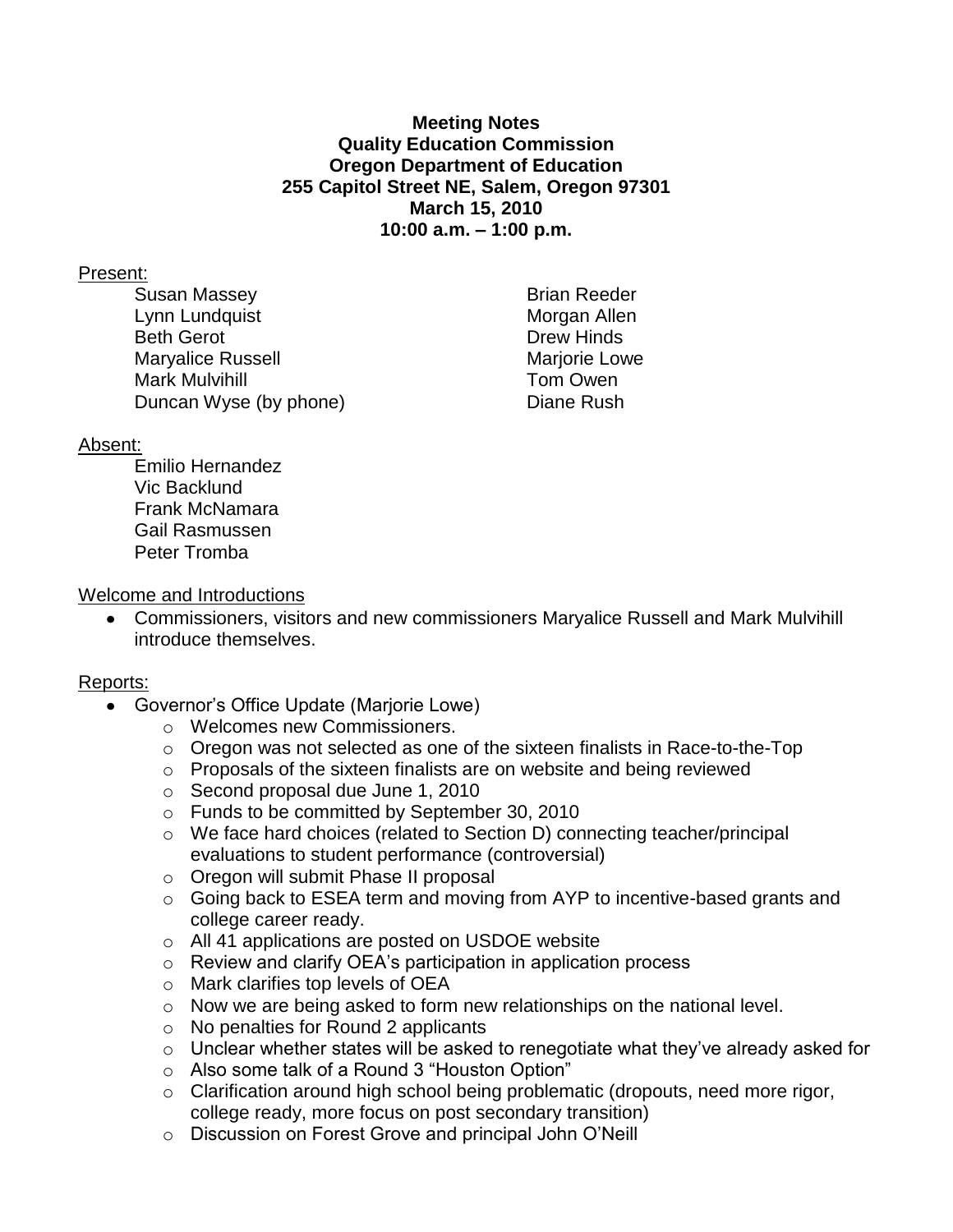- o Governor"s Reset Committee has had several meetings inviting stakeholders (only two came) and this information will be included in the June 1, 2010 report
- o Discussion on the failure of high school and the model and how to use time and costs (e.g., if migrant students stay behind; dual credit and dual enrollment).
- Legislative Update (Morgan Allen) see handout
	- o Second special session adjourned February 25
	- o Last bill passed was on whether or not to have annual sessions and will be voted on in November 2010.
	- o State School Fund update
		- ESDs cut  $$10$  million  $($9.5 9.7$  million)
		- Continued discussion about ESDs work and ESD consolidation
		- Component school districts could opt out bill was not moved forward
		- Early HeadStart programs policy conversation will come later
	- o During special session 250 bills were proposed during February; 100 went to the Governor for signature; 30-40% passed
	- $\circ$  HB 3660 virtual online public charter schools
	- $\circ$  SB 767 created online learning task force and added reporting requirements; asked state board to make recommendation on governance model by September 1, 2010; a great deal of work has already been done (e.g., white papers, etc.). Actively working now on three virtual schools and report will go to Legislature by September 1, 2010.
	- o HB 3686 Teachers and religious dress; Legislature ended the ban but Governor must decide whether or not to sign the bill. Superintendents, principals, coaches, and others have no ban. This applies specifically to teachers.
	- o No other major changes
	- o \$45,000 general fund cut
	- $\circ$  SB 988 six school districts currently have dorms with many foreign exchange students living in these districts; under state school fund no parental relationship exists but school distsricts claimed state school fund dollars; 60-80 kids total can draw down funds this school year and next but then the bill will sunset.
	- o Discussion about online learning
		- **Look at course/credit perspective in terms of how ADM is counted**
		- Cost of online vs brick school
		- HB 3660 must provide same financial data yet private companies do not release the same level of data
		- Hope to separate 'on line' from 'charter'
		- $\blacksquare$  Public option choice create a system that virtual learning is the future and it is not going away
		- **If elected, John Kitzhaber will propose that all boards fall under one board**
		- **Ending fund balance in education stability fund is \$180 million**
- Best Practices Panel Report (Brian Reeder for Frank McNamara)  $\bullet$ 
	- o Panel"s work focuses on question related to course-taking patterns
	- o Are students taking the test before they are taught the information on the test?
	- o Focus is now on math
	- o Panel interviews matched pairs of schools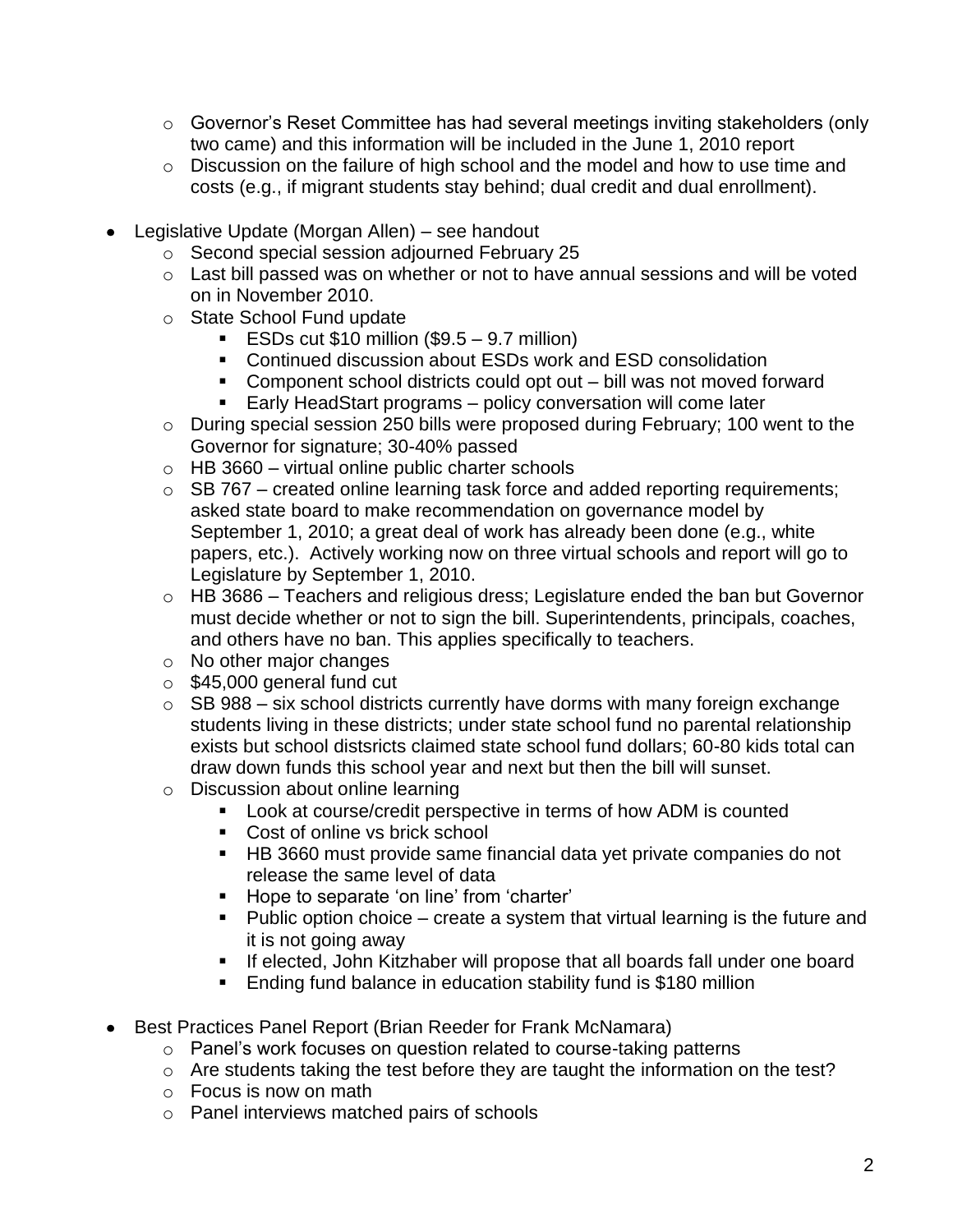- $\circ$  Intangible things happening that data sets don't tell us about which leads to personal interviews
- o Matched pairs are the outliers in proficiency-based learning
- o Small schools have timing issues that larger schools don"t experience
- o Ed Jensen gathering information from online survey for additional data from larger set of schools
- o Brian will be evaluating the data and will include "other factors"
- o Course-taking data is collected at the classroom level (some at the school level) but not at the student level
- $\circ$  T-stat is the measure of how influential the power of correlation is between two variables
- $\circ$  It's possible to use this data to put into the model and stay with it for those outcomes and math is the most measurable
- o Clarification on content assessment piect and the dynamic assessments used in **Oregon**
- o Lynn explained the interviews conducted at Forest Grove and how they addressed this issue
- o Keep the opposite phenomenon in mind when conducting interviews
- $\circ$  John O'Neill talked about kids who were not doing well in college and also how the sequence makes a difference in retention.
- $\circ$  The test will be moving to the 11<sup>th</sup> grade but it will not affect the work this year
- Cost Panel Update (Beth Gerot) (see handout)
	- o Review of minutes from Cost Panel conference call meeting
	- $\circ$  Key is getting buy-in from the district and the community
	- o Not an overlay of current work
	- $\circ$  Once in place there will be no additional costs just the upfront costs
	- o Look at this as a no-cost model and not a faster, cheaper way to educate kids
	- $\circ$  It's quality education moving kids on as they are ready to move on
	- o Provide support systems to move students along so that they are college ready
	- $\circ$  'Proficiency' is not a program, but rather a philosophy of how to do business for kids
	- o Costs are already costs but put costs toward proficiency-based instruction (still have same costs) but could possibly result in additional costs
	- o Many districts are not looking at moving to proficiency
	- o Must build a system to accommodate kids
	- $\circ$  It's a BIG shift pay for proficiency instead of seat time
	- o Brian explains the funding model and serving kids
	- $\circ$  It will need to adapt to the way we think serving kids is best
	- o This goes back to where the CIM and CAM began but the system was not supportive or able to deliver proficiency
	- o It"s an individualized model; recordkeeping is very important; gives kids multiple opportunities to pass the test; teachers need more time to keep the records; the system needs to come up with a way to make it work
	- o Time allocation is another important issue
	- o Original Quality Education Model was a very broad brush proficiency model.
	- o Distribution formulas are an issue